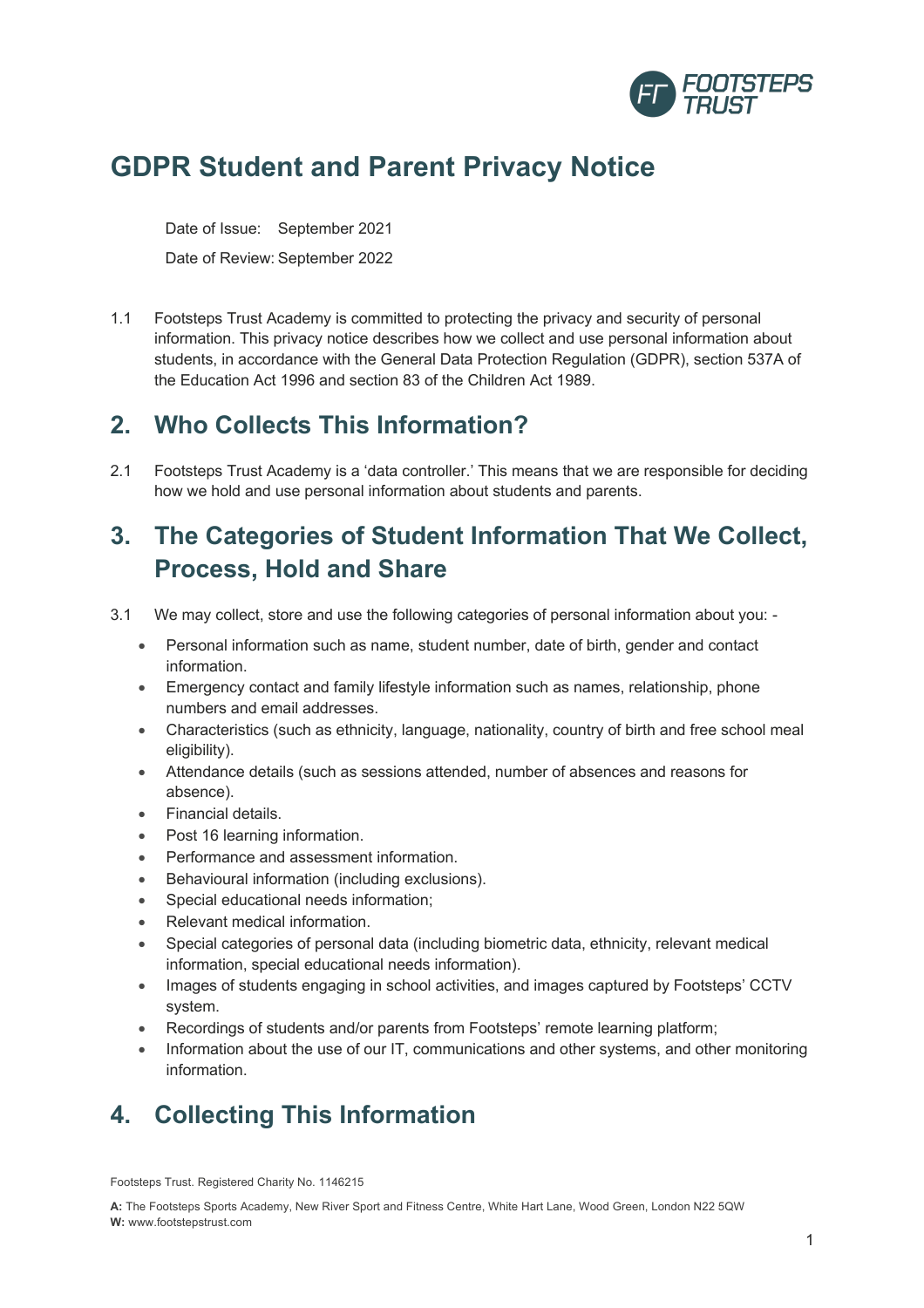4.1 Whilst the majority of information you provide to us is mandatory, some of it is provided to us on a voluntary basis. In order to comply with the General Data Protection Regulation, we will inform you whether you are required to provide certain student information to us or if you have a choice in this. It is important that the personal information we hold about you is accurate and current. Please keep us informed if your personal information changes during your working relationship with us.

# **5. How We Use Your Personal Information**

- 5.1 We hold student data and use it for:
	- Student selection (and to confirm the identity of prospective students and their parents)
	- Providing education services and extra-curricular activities to students, and monitoring students' progress and educational needs
	- Informing decisions such as the funding of schools
	- Assessing performance and to set targets for schools
	- Safeguarding students' welfare and providing appropriate pastoral (and where necessary medical) care
	- Support teaching and learning
	- Giving and receive information and references about past, current and prospective students, and to provide references to potential employers of past students
	- Managing internal policy and procedure
	- Enabling students to take part in assessments, to publish the results of examinations and to record student achievements
	- To carry out statistical analysis for diversity purposes
	- Legal and regulatory purposes (for example child protection, diversity monitoring and health and safety) and to comply with legal obligations and duties of care
	- Enabling relevant authorities to monitor Footsteps' performance and to intervene or assist with incidents as appropriate
	- Monitoring use of Footsteps' IT and communications systems in accordance with Footsteps' IT security policy
	- Making use of photographic images of students in school publications, on Footsteps website and on social media channels
	- Security purposes, including CCTV
	- Where otherwise reasonably necessary for Footsteps' purposes, including to obtain appropriate professional advice and insurance for Footsteps
	- To provide support to students after they leave Footsteps

### **6. The Lawful Basis on Which We Use This Information**

- 6.1 Footsteps will only use your information when the law allows us to. Most commonly, we will use your information in the following circumstances: -
	- Consent: the individual has given clear consent to process their personal data for a specific purpose
	- Contract: the processing is necessary for a contract with the individual
	- Legal obligation: the processing is necessary to comply with the law (not including contractual obligations)
	- Vital interests: the processing is necessary to protect someone's life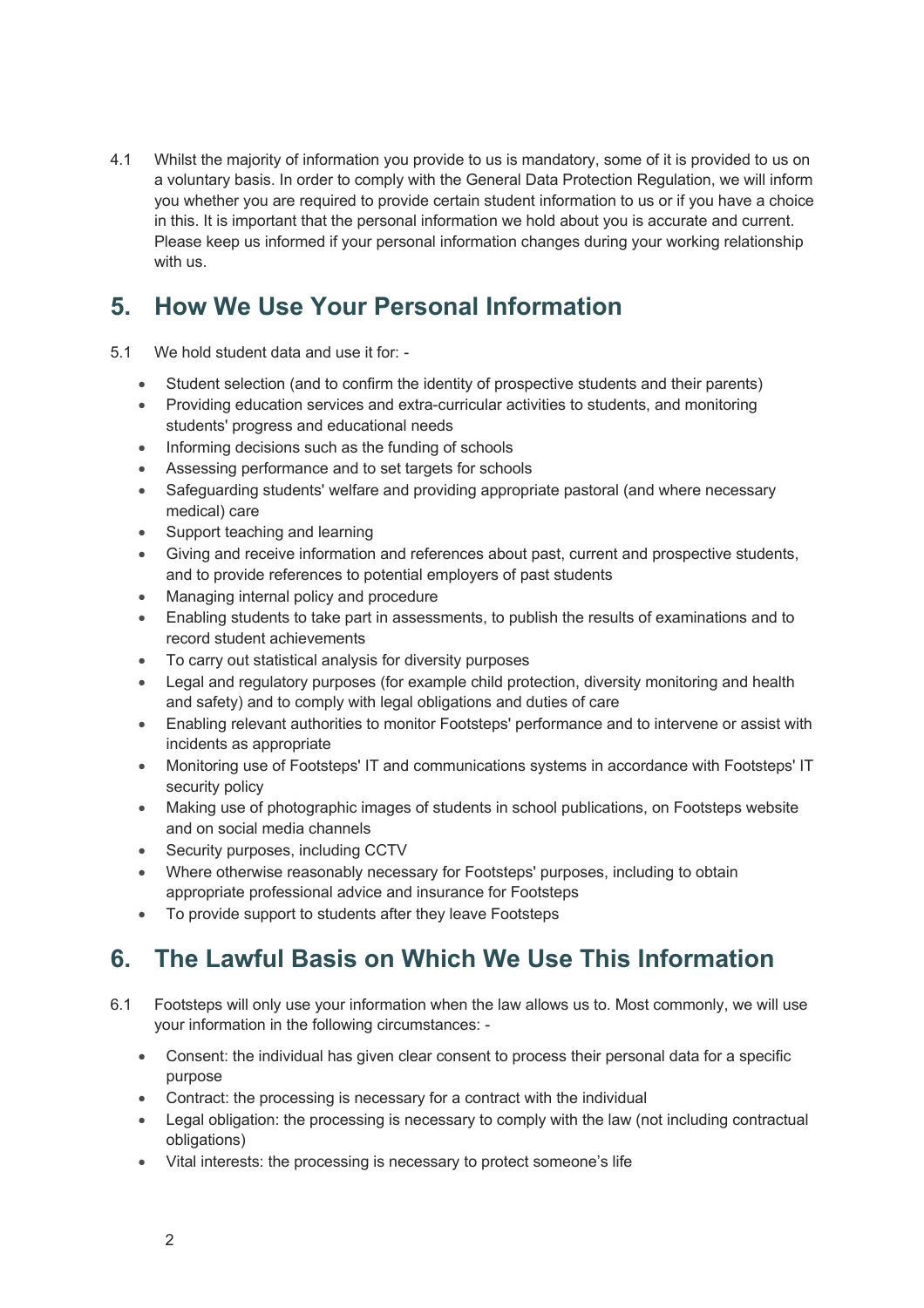

- Public task: the processing is necessary to perform a task in the public interest or for official functions, and the task or function has a clear basis in law
- The Education Act 1996: for Departmental Censuses 3 times a year. More information can be found at: https://www.gov.uk/education/data-collection-and-censuses-for-schools. We need all the categories of information in the list above primarily to allow us to comply with legal obligations. Please note that we may process information without knowledge or consent, where this is required or permitted by law

## **7. Sharing Data**

- 7.1 We may need to share your data with third parties where it is necessary. There are strict controls on who can see your information. We will not share your data if you have advised us that you do not want it shared unless it's the only way, we can make sure you stay safe and healthy, or we are legally required to do so. We share student information with: -
	- the Department for Education (DfE) on a statutory basis under section 3 of The Education (Information About Individual Students) (England) Regulations 2013
	- Ofsted; Youth support services under section 507B of the Education Act 1996, to enable them to provide information regarding training and careers as part of the education or training of 13-19-year-olds
	- Other Schools that students have attended/will attend
	- NHS; Welfare services (such as social services)
	- Law enforcement officials such as police, HMRC
	- Local Authority Designated Officer
	- Professional advisors such as lawyers and consultants
	- Haringey Local Authority
- 7.2 Information will be provided to those agencies securely or anonymised where possible. The recipient of the information will be bound by confidentiality obligations, we require them to respect the security of your data and to treat it in accordance with the law. We may transfer your personal information outside the EU. If we do, you can expect a similar degree of protection in respect of your personal information.

### **8. Why We Share This Information**

8.1 **Footsteps** does not share information about our students with anyone without consent unless otherwise required by law. For example, we share students' data with the DfE on a statutory basis which underpins school funding and educational attainment. To find out more about the data collection requirements placed on us by the DfE please go to https://www.gov.uk/education/data-collection-and-censusesfor-schools.

### **9. Storing Student Data**

9.1 Footsteps keep information about students on computer systems and sometimes on paper. Except as required by law, Footsteps only retains information about students for as long as necessary in accordance with timeframes imposed by law and our internal policy. Full details on how long we keep personal data for is set out in our data retention policy.

Footsteps Trust. Registered Charity No. 1146215

**A:** The Footsteps Sports Academy, New River Sport and Fitness Centre, White Hart Lane, Wood Green, London N22 5QW **W:** www.footstepstrust.com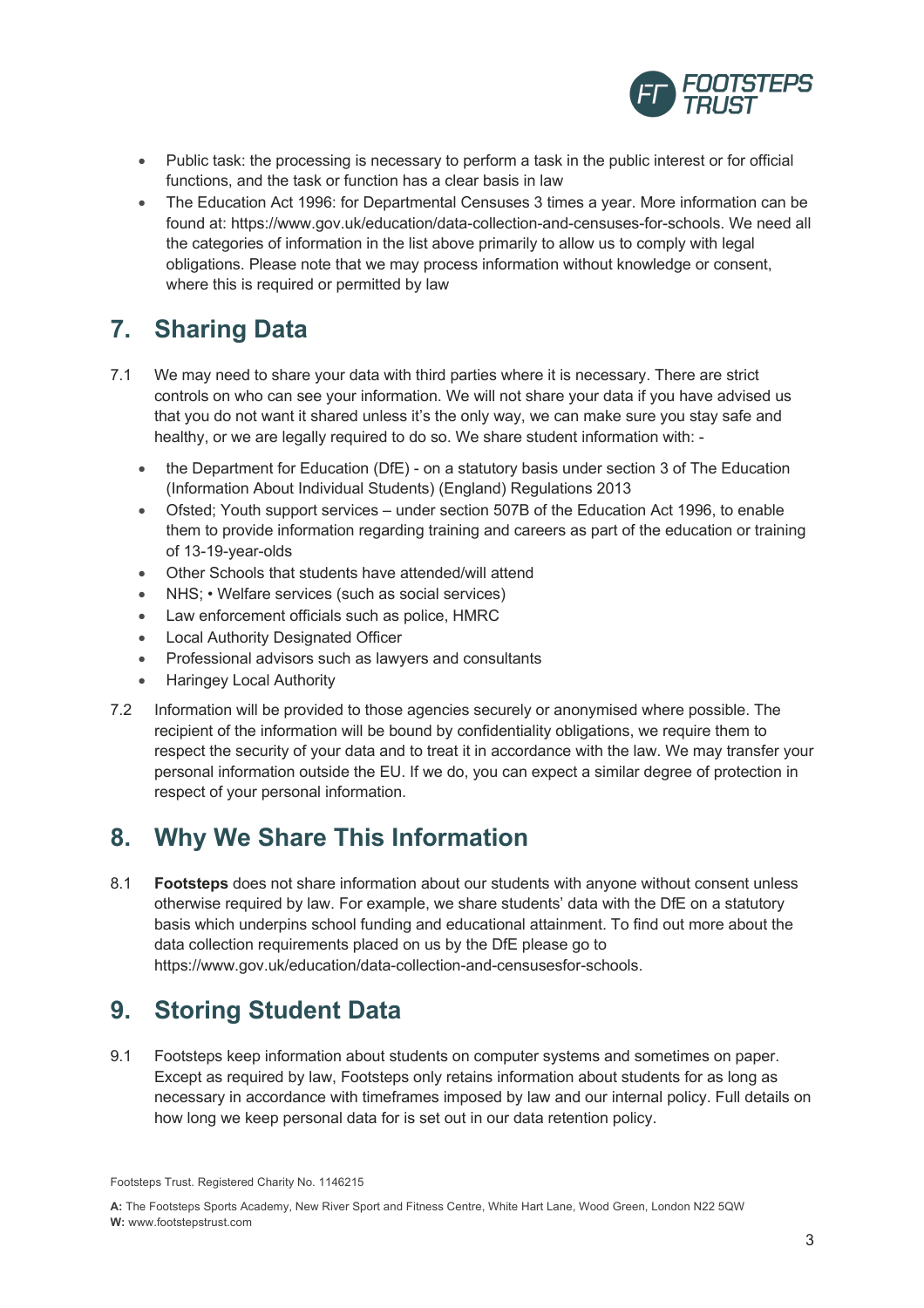### **10. Automated Decision Making**

10.1 Automated decision making takes place when an electronic system uses personal information to make a decision without human intervention. We are allowed to use automated decision making in limited circumstances. Students will not be subject to automated decision-making, unless we have a lawful basis for doing so and we have notified you.

### **11. Security**

11.1 Footsteps has put in place measures to protect the security of your information (i.e., against it being accidentally lost, used or accessed in an unauthorised way).

### **12. Youth support services**

#### **Students aged 13+**

Once our students reach the age of 13, we also pass student information to our local authority and / or provider of youth support services as they have responsibilities in relation to the education or training of 13-19-year-olds under section 507B of the Education Act 1996.

We must provide the students name, the parents name(s) and any further information relevant to the support services role.

This enables them to provide services as follows:

- youth support services
- careers advisers

A parent or guardian can request that only their child's name, address and date of birth is passed to their local authority or provider of youth support services by informing us. This right is transferred to the child / student once he/she reaches the age 16.

#### Students aged 16+

We will also share certain information about students aged 16+ with our local authority and / or provider of youth support services as they have responsibilities in relation to the education or training of 13-19-year-olds under section 507B of the Education Act 1996.

This enables them to provide services as follows:

- post-16 education and training providers
- youth support services
- careers advisers

For more information about services for young people, please visit our local authority website.

#### **The National Student Database**

The NPD is owned and managed by the Department for Education and contains information about students in schools in England. It provides invaluable evidence on educational performance to inform independent research, as well as studies commissioned by the Department. It is held in electronic format for statistical purposes. This information is securely collected from a range of sources including schools, local authorities and awarding bodies. We are required by law, to provide information about our students to the DfE as part of statutory data collections such as Footsteps` census and early years' census. Some of this information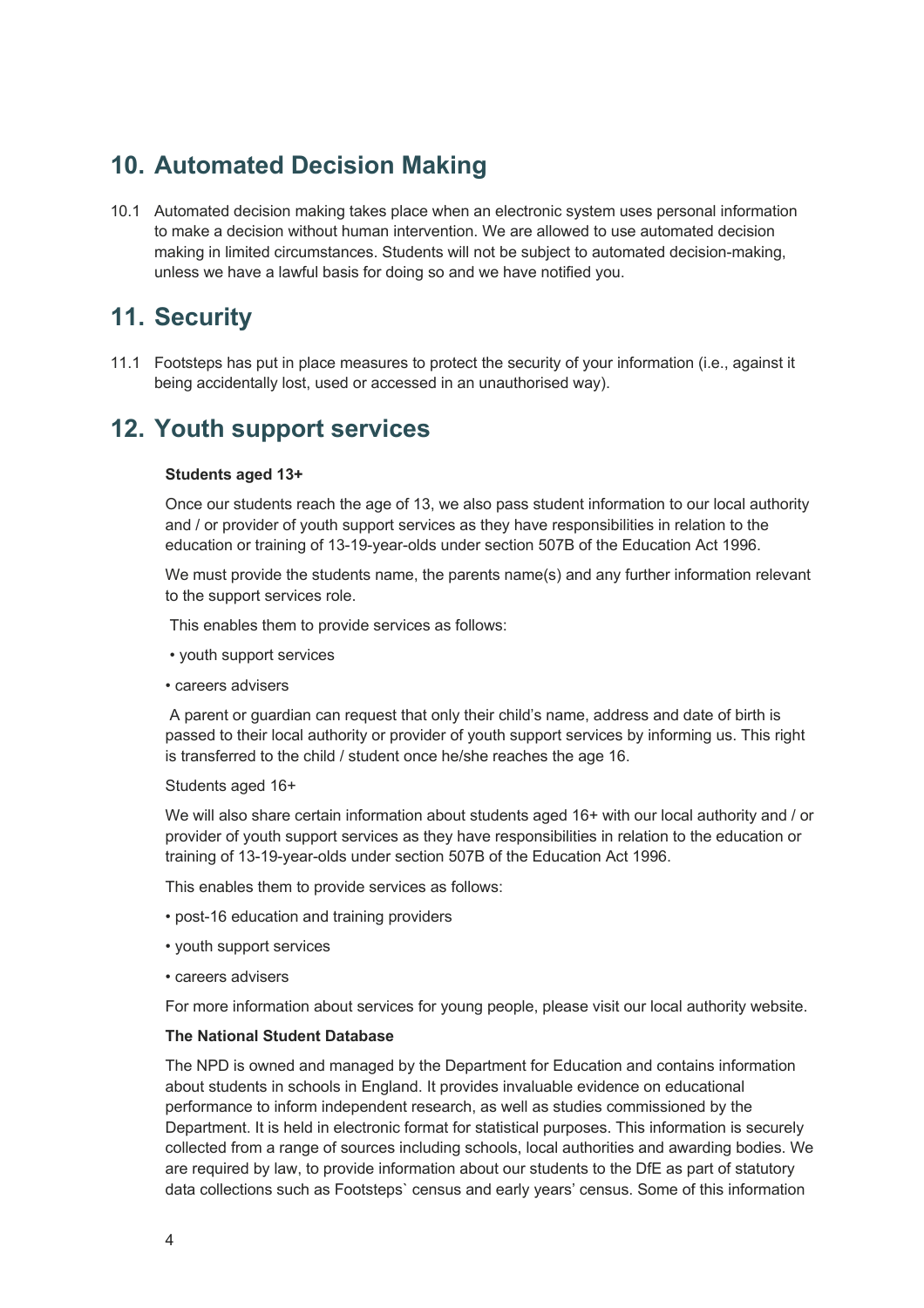

is then stored in the NPD. The law that allows this is the Education (Information About Individual Students) England Regulation 2013.

To find out more about the NPD, go to https://www.gov.uk/government/publications/nationalstudent-database-user-guide-andsupporting-information.

The department may share information about our students from the NPD with third parties who promote the education or well-being of children in England by:

- conducting research or analysis
- producing statistics
- providing information, advice or guidance

The Department has robust processes in place to ensure the confidentiality of our data is maintained and there are stringent controls in place regarding access and use of the data.

Decisions on whether DfE releases data to third parties are subject to a strict approval process and based on a detailed assessment of:

- who is requesting the data
- the purpose for which it is required
- the level and sensitivity of data requested: and
- the arrangements in place to store and handle the data

To be granted access to student information, organisations must comply with strict terms and conditions covering the confidentiality and handling of the data, security arrangements and retention and use of the data.

For more information about the department's data sharing process, please visit: https://www.gov.uk/data-protection-how-we-collect-and-share-research-data For information about which organisations the department has provided student information, (and for which project), please visit the following website:

https://www.gov.uk/government/publications/national-student-database-requests-received To contact DfE: https://www.gov.uk/contact-dfe Requesting Access to Your Personal Data Under data protection legislation, parents and students have the right to request access to information about them that we hold. To make a request for your personal information, contact Footsteps' Data Protection Team.

#### **13. Requesting Access to Your Personal Data**

Under data protection legislation, parents and students have the right to request access to information about them that we hold. To make a request for your personal information, contact Footsteps' Data Protection Team.

You also have the right to: -

• Object to processing of personal data that is likely to cause, or is causing, damage or distress.

• Prevent processing for the purposes of direct marketing.

Footsteps Trust. Registered Charity No. 1146215

**A:** The Footsteps Sports Academy, New River Sport and Fitness Centre, White Hart Lane, Wood Green, London N22 5QW **W:** www.footstepstrust.com